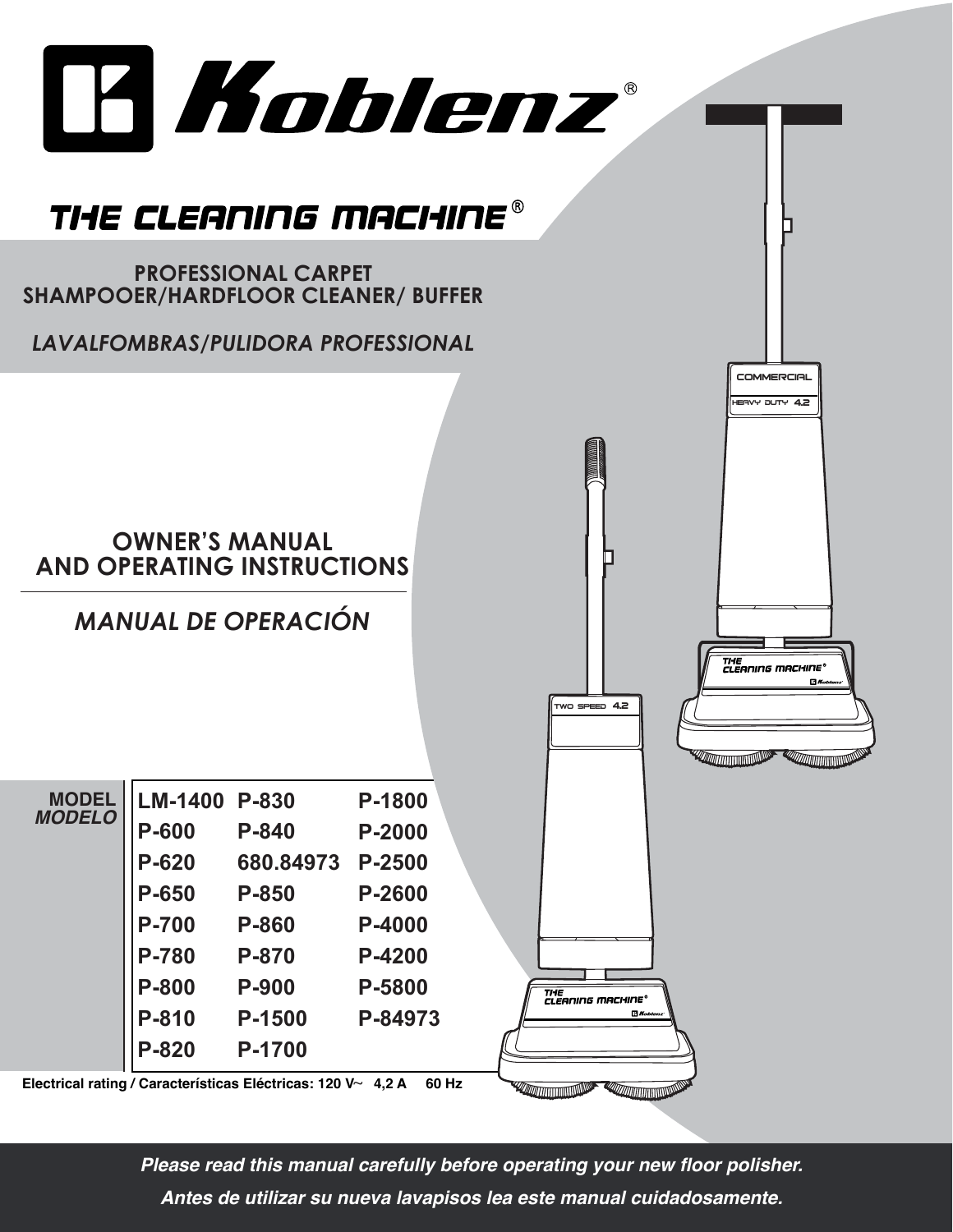### *¡Congratulations!*

YOU HAVE PURCHASED A KOBLENZ / SHAMPOOER / HARDFLOOR CLEANER/BUFFER TO CLEAN AND MAINTAIN VIRTUALLY EVERY TYPE OF FLOOR, INCLUDING WOOD, PLEASE READ THIS MANUAL CAREFULLY BEFORE OPERATING YOUR NEW FLOOR POLISHER.

KEEP THIS MANUAL FOR FUTURE REFERENCE.



# *¡Felicidades!*

*ACABA DE ADQUIRIR UNA LAVALFOMBRAS/PULIDORA KOBLENZ DISEÑADA PARA EL CUIDADO DE SUS PISOS, INCLUSIVE PISOS DE MADERA. ANTES DE UTILIZAR SU NUEVA PULIDORA, FAVOR DE LEER ESTE MANUAL CUIDADOSAMENTE.*

*CONSERVE ESTE MANUAL PARA FUTURAS REFERENCIAS.*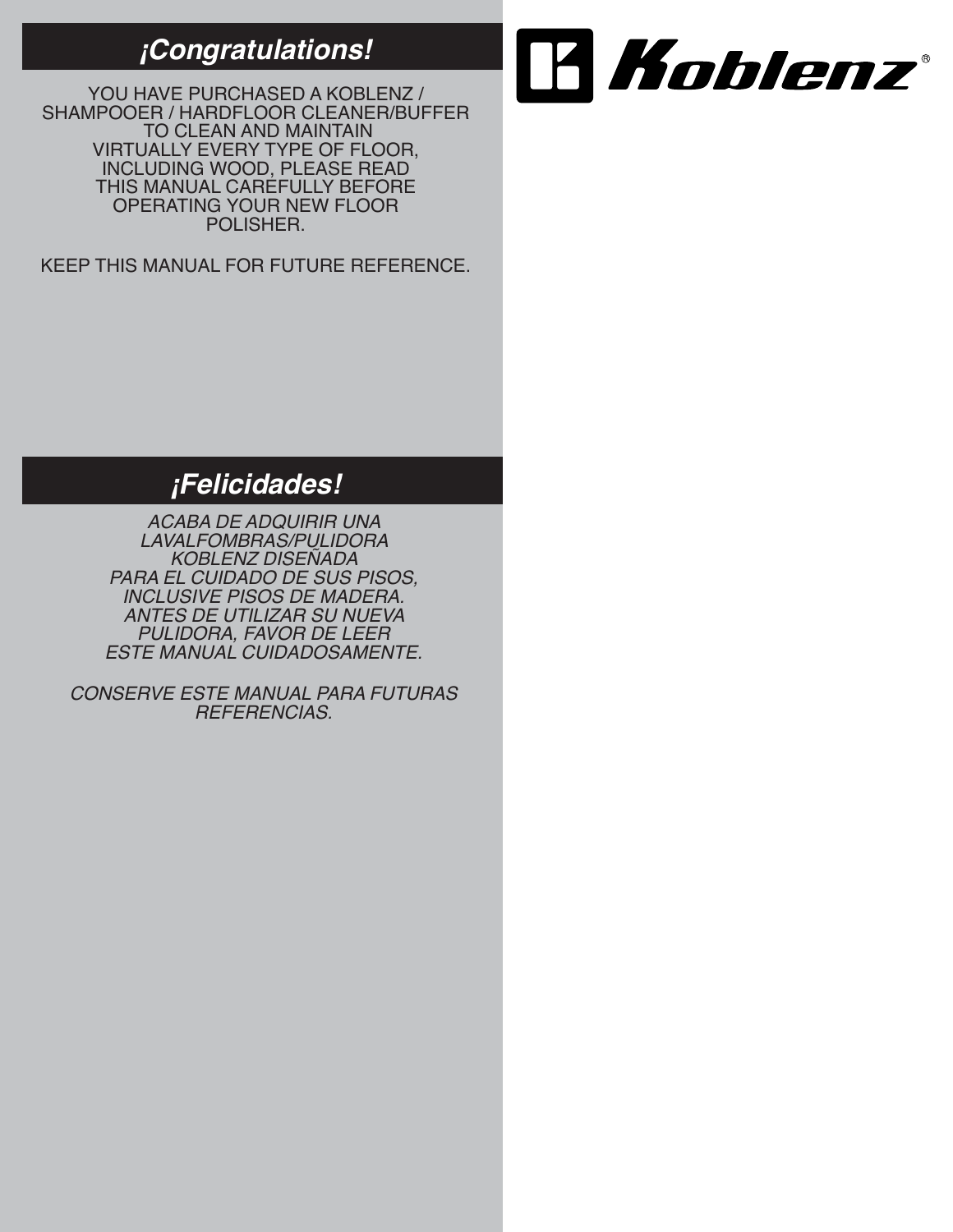# *IMPORTANT SAFETY INSTRUCTIONS*

This Carpet Shampooer/ Hardfloor Cleaner/Polisher is for household use only. When using an electrical Carpet Shampooer/ Hardfloor cleaner/Polisher, basic precautions should be followed. **READ ALL INSTRUCTIONS BEFORE USING THIS APPLIANCE.**

# *WARNING*

To reduce risk of fire, electric shock or injury:

- **DO NOT USE WITH FLAMMABLE OR COMBUSTIBLE** LIQUIDS, SUCH AS GASOLINE, OR USE IN AREAS WHERE THEY MAY BE PRESENT.
- Do not leave this appliance when it is plugged in. To reduce the risk of electric shock-Use indoors only.
- This appliance is double insulated. Use only identical replacement parts. See instructions for servicing a double-insulated appliance.
- Do not immerse. To reduce the risk of electric shock use only on carpets moistened by cleaning process.
- To reduce the risk of fire, use only commercially available floor cleaners and waxes intended for machine application.
- Unplug from the outlet when not in use and before servicing.
- Do not allow to be used as a toy. Close attention is necessary when used by or near children.
- Use only as described in this manual. Use manufacturer's recommended attachments.
- Do not use with damaged cord or plug. If this appliance is not working as it should, has been dropped, damaged, left outdoors or dropped into water, return it to a service center before using.
- Do not pull or carry buy the cord, use cord as a handle or close a door on the cord. Do not pull the cord around sharp edges or corners. Do not run appliance over cord, keep cord away from heated surfaces.
- Do not unplug by pulling on cord. To unplug, grasp the
- plug, not the cord. Do not handle the plug with wet hands. Do not put any objects into openings. Do not use with
- blocked openings. Keep free of dust, lint, hair and anything that may reduce air flow.
- Keep hair, loose clothing, fingers and parts of body away from openings and moving partes.
- Do not attach or remove brushes with electric cord
- plugged in.
- Turn off before unplugging. Use extra care when cleaning stairs. Never fill dispenser without removing it from the appliance.
- Never turn the appliance on with the handle in the upright
- position. Make sure the handle is in operating position.
- Disassembly of this unit can be hazardous.
- 
- Do not leave the appliance turned on when it is not in use.
- Seek professional servicing.

# *SAVE THESE INSTRUCTIONS*

### **SERVICING OF DOUBLE-INSULATED APPLIANCES.**

A double-insulated appliance is marked with one or more of following: The words "DOUBLE INSULATION" or "DOUBLE INSULATED" or the double insulation symbol (square within a square).



In a double-insulated appliance, two system of insulation are provided instead of grounding.

No grounding means is provided on a double-insulate appliance, nor should a means for grounding be added to

the appliance. Service of a double-insulated appliance requires extreme care and knowledge of the system, and should be done only by a qualified service personnel. Replacement parts of a double-insulated appliance must be identical to the parts they replace.

### **Polarization Instructions**

To reduce the risk of electric shock, this appliance has a polarized plug (one blade is wider than the other). This plug will fit in a polarized outlet only one way. If the plug does not fit fully in the outlet, reverse the plug. If still does not fit, contact a qualified electrician to install the proper outlet. Do not change the plug in any way.

### **Warning: The power cord on this product contains lead, a chemical known to the state of California to cause birth defects or other reproductive harm. Wash hands after handling.**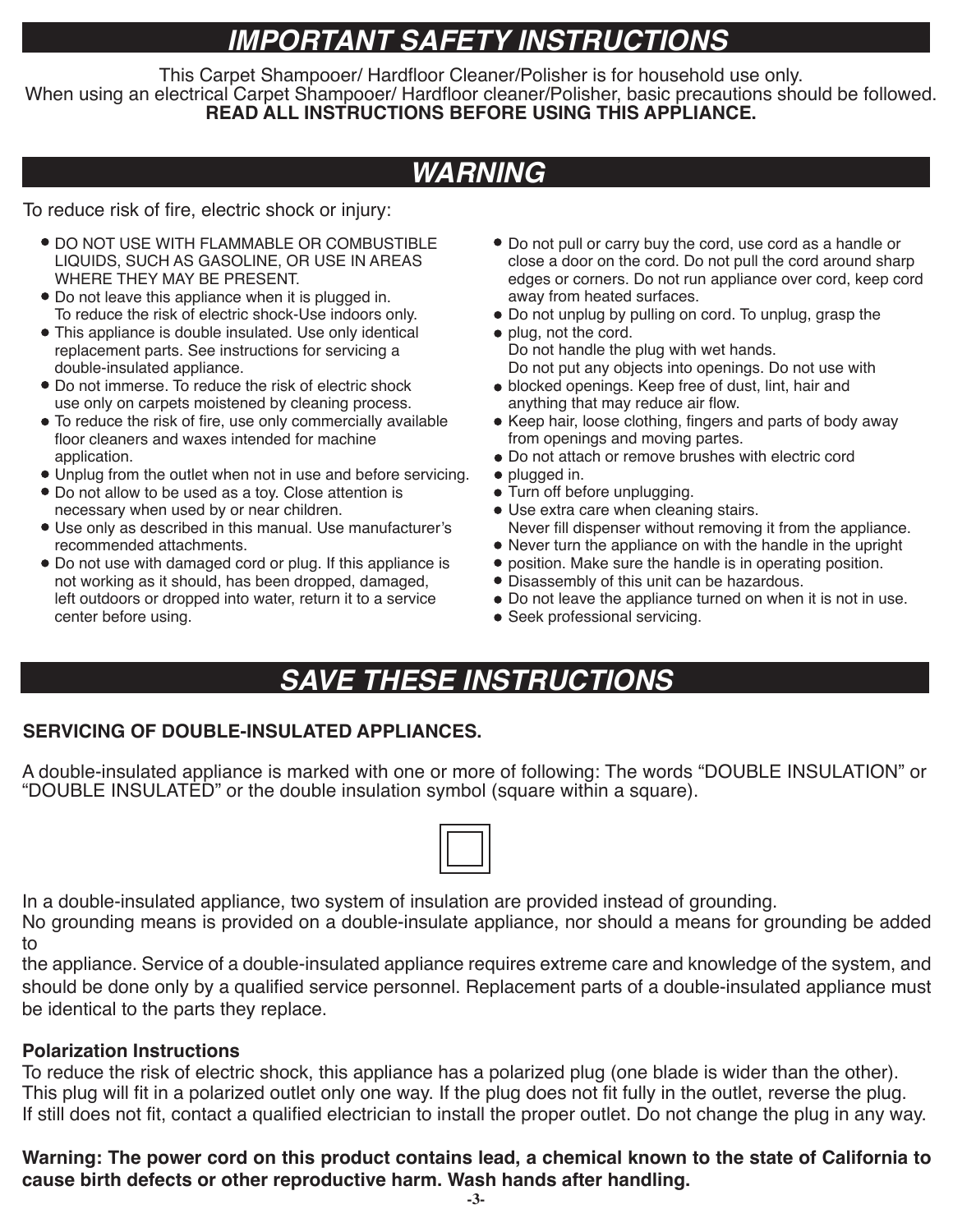# *DIAGRAM / DIAGRAMA GENERAL*



# *PARTS LIST / LISTA DE PARTES*

| 1            | <b>HANDLE</b>             | <b>MANIJA</b>                      |
|--------------|---------------------------|------------------------------------|
| $\mathbf{2}$ | <b>UPPER HANDLE TUBE</b>  | <b>TUBO MANIJA SUPERIOR</b>        |
| 3            | <b>SWITCH BOX</b>         | <b>INTERRUPTOR</b>                 |
| 4            | TRIGGER                   | <b>GATILLO</b>                     |
| 5            | <b>ELECTRIC CORD</b>      | <b>CABLE DE CORRIENTE</b>          |
|              |                           | (ALIMENTACIÓN MOTOR)               |
| 6            | <b>UPPER TANK HOLDER</b>  | <b>TAPA SUPERIOR DEL TANQUE</b>    |
|              |                           |                                    |
| 7            | <b>TANK</b>               | <b>TANQUE</b>                      |
| 8            | <b>LOWER TANK HOLDER</b>  | <b>SOPORTE INFERIOR DEL TANQUE</b> |
|              |                           |                                    |
| 9            | <b>MOTOR COVER</b>        | <b>CUBIERTA MOTOR</b>              |
| 10           | <b>FURNITURE GUARD</b>    | <b>MOLDURA PROTECTORA</b>          |
| 11           | <b>BRUSHES &amp; PADS</b> | <b>CEPILLOS Y COJINETES</b>        |
| 12           | <b>LINE CORD</b>          | <b>CABLE DE CORRIENTE</b>          |
|              |                           |                                    |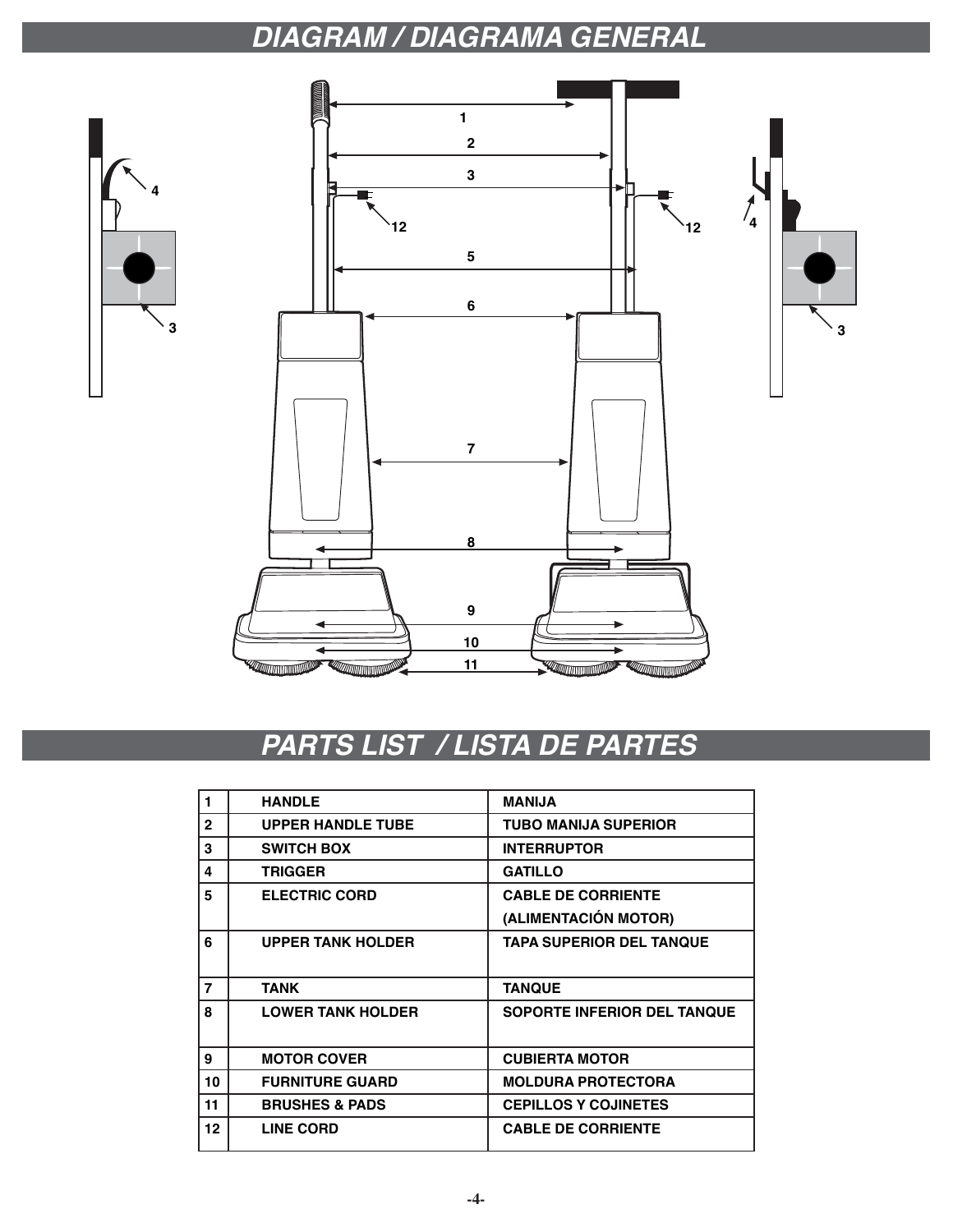### *HOW TO ASSEMBLE YOUR SHAMPOOER/ HARDFLOOR CLEANER/ POLISHING*





**1**.- Place the lower tube into socket above motor cover. Fasten using a bolt and internally threaded nut (larger screws provided). Make sure that screws are aligned with the tube openings.

**2**.- a) Place the upper handle tube in the lower tube. b) Secure with screws.



**3**.- Snap the switch box into a rectangular hole in the upper handle tube. Secure with a small screw provided with the owner's manual.



**4**.- Snap in tank as shown, make sure that the metal dispensing button at the top of the tank fits into the metal dispensing mechanism.

**5**.- Connect the small dispensing hose into the hole provided at the rear of the motor cover.

#### *ACCESSORIES* **NOT ALL MODELS CONTAIN ALL ACCESSORIES PLEASE SEE INVENTORY ON THE OUTSIDE OF BOXBRUSHES PADS SCRUBBING PADS** (Green fiber)  $\bigcirc$ For use on ceramic tile floors, vinyl or **SHAMPOO BRUSHES** linoleum. (White polyetylene) Removes embedded dirt and grime. Good for very heavy duty cleaning. Cleans carpets with shampoo foam without Ideal for smooth surfaces. soaking. Use only on carpets. MOUNT DIRECTLY ON SCRUBBING BRUSHES OR POLISHING BRUSHES USING SNAPS. **CLEANING AND POLISHING PADS** (Tan fiber) ○ **SCRUBBING BRUSHES** Removes and redistributes wax layers. (Dark brown) Improves the luster to create a more durable coat. Removes scuff marks. Removes imbedded dirt and grime on all MOUNT DIRECTLY ON SCRUBBING hard floors, except wood. BRUSHES OR POLISHING BRUSHES. DO NOT USE ON CARPETS. noor THIS BRUSHES ALSO WORKS **BUFFING PADS** AS A BASE FOR PADS. mummummumm (Grey felt) О Brings out the shine on any waxed or unwaxed surfaces. Quickly removes brush swirls caused by polishing. **POLISHING BRUSHES** MOUNT DIRECTLY ON SCRUBBING (Light brown) BRUSHES OR POLISHING BRUSHES. Ideal for polishing hardwood floors or irregular surfaces. Improves the luster of most waxes by **LAMBSWOOL PADS** making a smoother, more durable coat. (White) CAN ALSO BE USED AS A BASE FOR PADS. Ο Improves luster on wood and other hard floor surfaces. MOUNT DIRECTLY ON SCRUBBING BRUSHES OR POLISHING BRUSHES.

*For more information on the use of accessories see The Floor Care Accessory Guide on the last page.*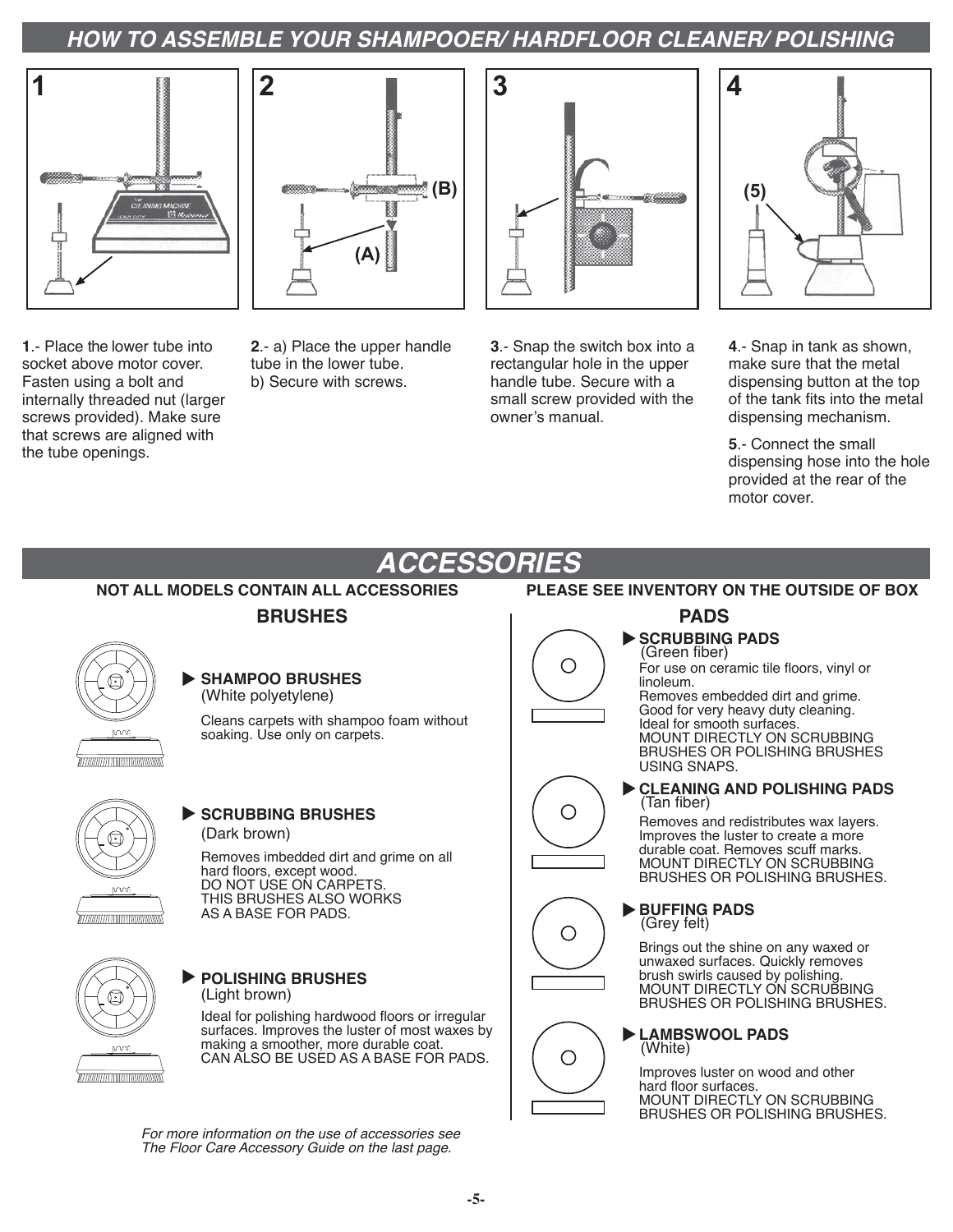# *FLOOR CARE CLEANING SOLUTIONS AND FINISHES*

### **AVAILABLE**

| Dry Foam Rug Shampoo                      | Cleans and brightens carpeting bringing back<br>the original color.<br>Dry foam deep cleans without soaking.                                       |
|-------------------------------------------|----------------------------------------------------------------------------------------------------------------------------------------------------|
| <b>Carpet Spotter</b>                     | Pretreats tough stains on carpeting before<br>shampooing.                                                                                          |
| <b>Deodorizer</b>                         | Shampoo additive which eliminates pet odors and<br>strong smells.<br>Clean fresh scent.                                                            |
| <b>All Purpose Neutral Cleaner</b>        | Ph-balanced formula safely cleans delicate surfaces.<br>Use with The Cleaning Machine to deep clean wood,<br>marble, terrazzo and linoleum floors. |
| <b>Heavy Duty Cleaner</b>                 | Excellente for deep cleaning kitchen and bathroom<br>floors.<br>Removes grease and deep embedded dirt.                                             |
| <b>High Gloss Protective Floor Finish</b> | Seals and protects floor finish leaving a smooth<br>shiny surface.                                                                                 |
| <b>Wax Stripper</b>                       | When used with the cleaning machine removes old<br>wax films from floor surfaces.                                                                  |
|                                           | <b>NOT ALL CLEANING SOLUTIONS</b>                                                                                                                  |

### **NOT ALL CLEANING SOLUTIONS ARE INCLUDED WITH ALL MODELS.**

*For prices see enclose product "Customer Order Form"*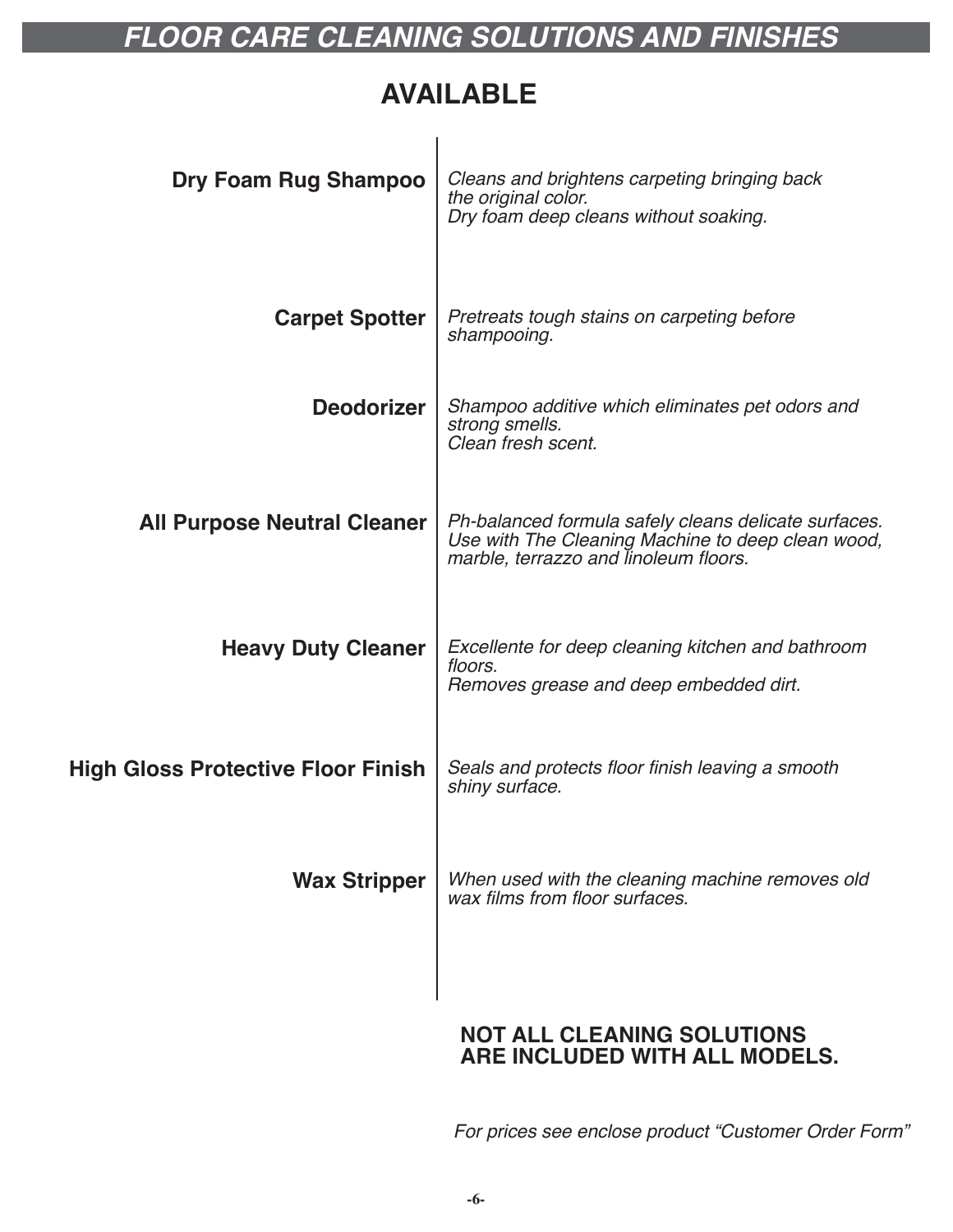# *HOW TO INSTALL BRUSHES AND PADS*

- 1. Unplug your unit, and remove tank.
- 2. Turn motor cover up by placing polisher in front of you, incline the machine toward you pressing the motor cover down.
- 3. Place the brush on spindle and press down until it locks into position (Fig. C)
- 4. Pads should be placed on top of scrubbing or polishing brushes only. Place pad retainer in hole on pad and press down to snap into position (Fig. D)
- 5. To remove pads, pull the pad retainers firmly out of place.
- 6. To remove brushes, pull them out firmly.

**CAUTION:** PLACE PADS ON SCRUBBING BRUSHES OR POLISHING BRUSHES ONLY, NEVER ON CARPET BRUSHES. **FIG. C FIG. D**



# **HOW TO START YOUR RUG SHAMPOOER / FLOOR POLISH**

- 1. Pull the handle toward you (Fig. E) to the operating position.
- 2. Using switch box turn on the Shampooer/Polisher, see chart bellow.
- 

### **SPEED:**

- **LOW/MEDIUM:** To scrub floors, shampoo carpets
- **HIGH:** To polish to a high gloss.

NOT ALL MODELS ARE THREE (3) SPEEDS.





**FIG. E FIG. F**

# *HOW TO CLEAN TANK AND ACCESSORIES*

### **STORAGE:** ALL ACCESSORIES AND TANK SHOULD BE COMPLETELY DRY BEFORE STORING THEM. REMOVE BRUSHES AND PADS FROM MACHINE FOR STORAGE.

**Cord Storage:** After use, unplug and coil the power cord around the cord wrap placed on the back of the machine.

### **BRUSHES**

After each use, wash with lukewarm soapy water. NEVER USE HOT WATER. Shake out excess water. Stand bristles on paper towel to dry. DO NOT FORCE DRY BY USING OVEN OR RADIATOR HEAT.

### **PADS**

Pads should be washed with warm soapy water. Rinse throughly in cold water. Stretch out to shape and allow to dry on a flat surface.

### **TANK**

Rinse thoroughly with warm water and allow to dry. (Fig. G) NEVER STORE LIQUID IN TANK Flush dispensing system by partially filling tank with warm water and mounting it and dispensing the water into a receptacle placed under the unit.



**FIG. G**

# *CARPET CARE*

1. Vacuum carpet to remove any loose dirt.

2. Test color fastness of your carpet by cleaning a small area with your shampooer / polisher following steps 5,6 and 7. While damp, brush carpet in one direction and let dry. If your color holds, you can proceed to shampoo the rest of your carpet

- 3.Pretreat spots and stains with a carpet spotter.
- 4. Remove all furniture from room, or protect as shown in figure (A).
- 5. Attach the SHAMPOO BRUSHES.



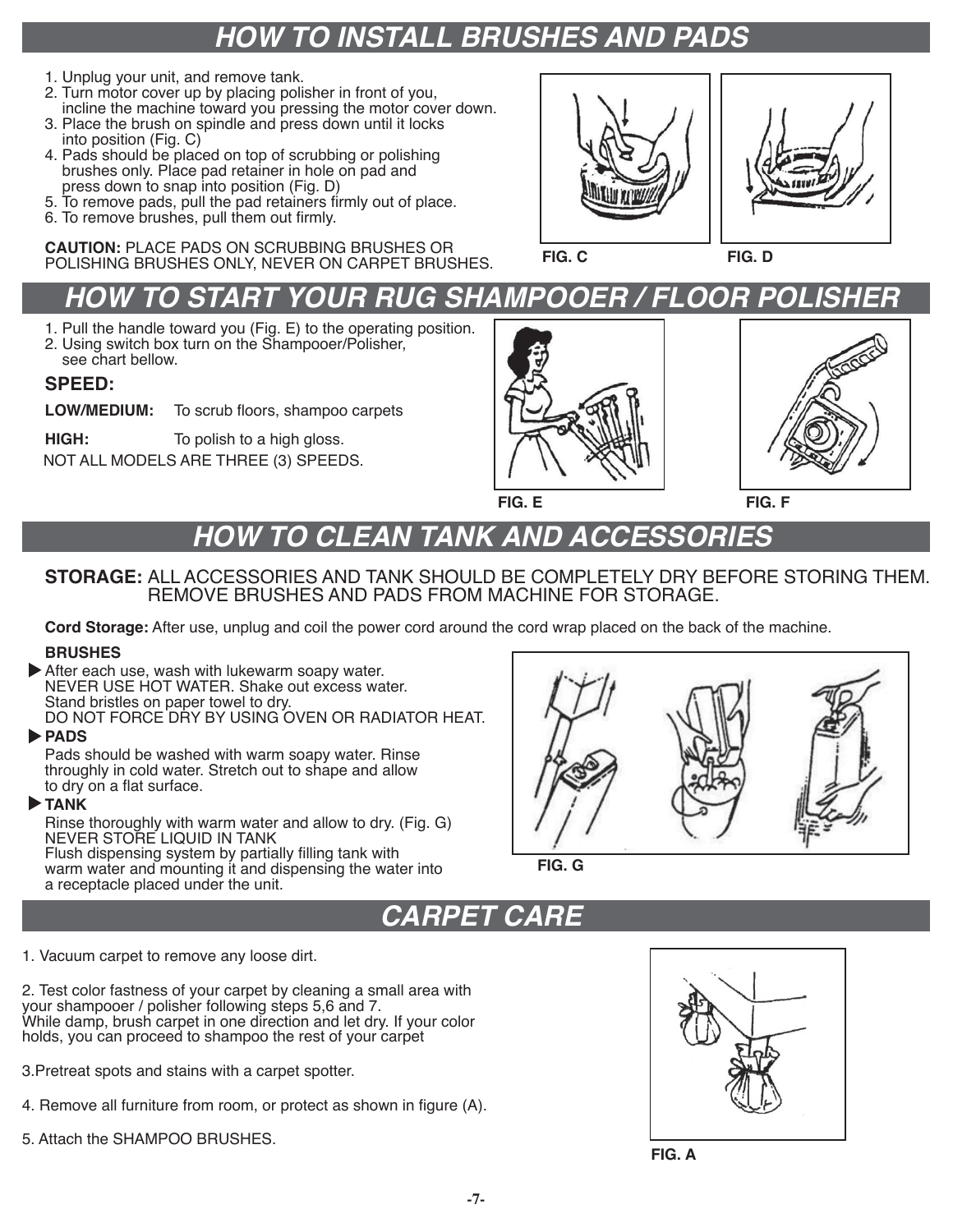6. Fill tank with water then add the desired cleaning solution. It is recommended to put the water first, to avoid foaming. Place tank on shampooer. DO NOT USE SOAP OR DETERGENT ON CARPET.

7. Lower handle to the operating position, and turn the unit on. When brushes start rotating, press the dispenser trigger to release shampoo solution. DO NOT SOAK TO AVOID MILDEWING AND DISCOLORATION.

8. Clean small areas of 3 x 3 feet at a time using slow foward, sideways and backwards strokes until a small uniform film of foam disappears. (Fig. B)

9. Proceed to another area in the same manner. Make sure that the last movement in one area is in the same direction as the last area.

10. Allow carpeting to dry completely, preferably overnight. Ventilating the room or using a fan may reduce drying time. If your need to walk over a wet carpet, protect it with a white cloth or towel.



11. Once dry, vacuum the carpet to remove all crystalized debris.

### *HARDWOOD FLOOR CARE*

**KEEP FLOORS CLEAN** Vacuum Hardwood floors daily.

| <b>BUFFING</b> | Buff once or twice a week to remove scuff marks and improve the shine of the hardwood floor.<br>Make sure that the floor is dry. Attach the lambswool or felt pads over the polishing or scrubbing<br>brushes. Secure with the pad retainers. To remove stubborn scuff marks use the tan cleaning<br>pads. Turn the unit on and glide the machine over the surface with forward and backward strokes,<br>following the direction of the grain until the desired finish is achieved. |  |  |  |  |
|----------------|-------------------------------------------------------------------------------------------------------------------------------------------------------------------------------------------------------------------------------------------------------------------------------------------------------------------------------------------------------------------------------------------------------------------------------------------------------------------------------------|--|--|--|--|
|                |                                                                                                                                                                                                                                                                                                                                                                                                                                                                                     |  |  |  |  |

- **CLEANING** Hardwood floors may be damp mopped with a ph balanced neutral cleaner if they have been previously sealed with a polyurethane finish. Always avoid excess water on wood floors.
- **POLISHING** To polish using paste wax, apply the wax by hand and let dry. Use the machine with polishing brushes or dry tan pads placed over the polishing brushes. Turn the unit on. Glide the machine over the floor with forward and backward strokes following the direction of the grain. If you apply two or more layers of wax, polish the first layer before applying the second layer. Never pour liquid wax into the tank. If a liquid wax finish is applied to the wood floor by hand, let it dry, they buff with the lambswool pads if desired.
- **DEEP CLEANING** A sealed hardwood floor may be deep cleaned if excessively soiled. Dilute a neutral cleaner in the tank following the instructions on the product. Use the machine with the tan pads placed over the polishing or scrubbing brushes. Pull the trigger to dispense the cleaning solution of the floor. Do not place too much water on the floor and dry immediatly after cleaning.

# *IFAVE A PROBLEM*

| <b>PROBLEM</b>             | <b>POSSIBLE CAUSE</b>                                                          | <b>SOLUTION</b>                                                                                                                                                                  |
|----------------------------|--------------------------------------------------------------------------------|----------------------------------------------------------------------------------------------------------------------------------------------------------------------------------|
| Shampooer does not turn on | <b>Bad connection</b>                                                          | Connect plug firmly                                                                                                                                                              |
| Does not clean properly    | Wrong brushes or pads                                                          | Check if brushes or pads are the correct ones.                                                                                                                                   |
| Does not dispense shampoo  | Tank clogged<br><b>Tank loose</b><br>Tank valve not opening                    | Remove tank and clean.<br>Check that tank is installed correctly.<br>Make sure tank is inserted correctly with<br>valve stem above valve hook.<br>(see how to assemble the tank) |
| Shampoo leaks              | Hose loose<br>Broken tank<br>Broken hose                                       | Place hose into position.<br>Replace tank with original replacements.<br>Replace hose.                                                                                           |
| Brushes fall off           | Not attached correctly<br>Spring not functioning                               | Push brushes completely down into spindle.<br>If this does not work, check the little spring loaded<br>ball or nib.<br>Replace nib. See spindle cap insulator.                   |
| Pads fall off              | Worn or Damaged<br>Pads retainers not placed correctly<br>Pad retainers broken | Kit part number 46-1610<br>Place pad retainers correctly.<br>Replace with genuine parts.                                                                                         |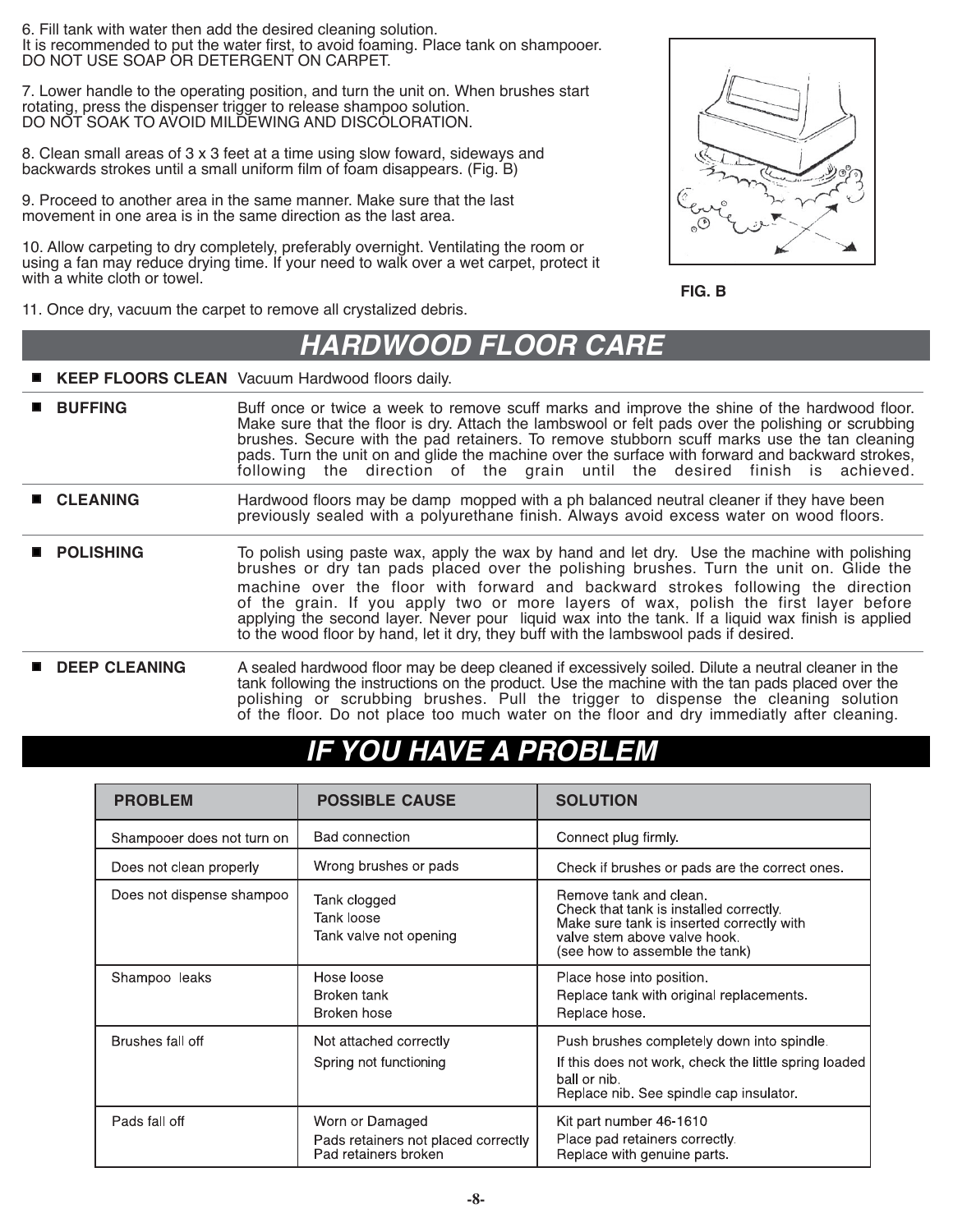# *INSTRUCCIONES IMPORTANTES DE SEGURIDAD*

Esta lavapisos/pulidora es únicamente para uso doméstico. Cuando use su lavapisos/pulidora, debe seguir las instrucciones incluídas en este manual. **LEA TODAS LAS INSTRUCCIONES ANTES DE USAR EL APARATO.**

# *ADVERTENCIA*

Para reducir el riesgo de fuego, descargas eléctricas o heridas.

- NUNCA UTILICE SOLVENTES O MATERIALES FLAMABLES COMO GASOLINA, O EN ÁREAS DONDE ESTOS ESTEN PRESENTES.
- No permita que se utilice como un juguete. Tenga cuidado cuando sea utilizado cerca de niños.
- Cuando no esté en uso y antes de darle servicio, apáguela y desconéctela.
- Para reducir el riesgo de una descarga eléctrica NO utilizarla a la intemperie.
- Esta lavapisos/pulidora, esta provista de un doble aislamiento. Utilice únicamente partes identicas a las reemplazadas. Lea las instrucciones para servicio de aparatos de doble aislamiento. No deje su lavapisos/pulidora conectada a la toma de corriente.
- No la sumerga en agua. Para reducir el riesgo de una descarga eléctrica usese únicamente en alfombras húmedas, siguiendo el procedimiento de limpieza que se indica en el manual.
- Para reducir el riesgo de fuego, use solamente limpiadores de pisos y ceras comerciales aplicables para este tipo de maquinaria.
- Usese sólo como se describe en este manual. Utilice Únicamente accesorios recomendados por el fabricante,
- **Si el cordón de alimentación es dañado, este debe ser reemplazado por el fabricante o su agente de servicio o personal calificado para evitar el riesgo.**
- No cargue o jale la pulidora por los cables, ni los use como manija; al cerrar una puerta cuide que ésta no oprima el cable de alimentación, no jale el cordón sobre orillas o esquinas filosas y manténgalo alejado de superficies calientes. No maneje la clavija con las manos mojadas.
- No desconecte su lavapisos/pulidora jalándola del cable, jale la clavija.
- No ponga ningún objeto en las aberturas, ni se utilice con alguna abertura bloqueada, mantengase libre de polvo o cualquier objeto que reduzca el flujo del aire.
- Mantenga el cabello, ropa suelta, dedos y cualquier parte del cuerpo lejos de las aberturas o partes en movimiento.
- Antes de colocar, cambiar o quitar los cepillos, asegúrese que el aparato este desconectado.
- Apague su lavapisos/pulidora antes de desconectarla de la toma de corriente.
- Tenga mucho cuidado al lavar escaleras.
- Sus lavapisos/pulidora debe tener el mango en posición de operación al encenderlo; si se hace en posición vertical se pierde el control del aparato.
- Desarmar este aparato puede ser peligroso. El servicio de su lavapisos/pulidora debe ser hecho por un técnico especializado.
- No deje encendida su lavapisos/pulidora cuando no la este usando.

# *CONSERVE ESTAS INDICACIONES*

### **SERVICIO DE APARATOS DE DOBLE AISLAMIENTO**

Un aparato de doble aislamiento esta marcado con uno o más de los siguiente: Las palabras "DOUBLE AISLAMIENTO" o "DOBLE AISLADO" o el símbolo de doble aislamiento (un cuadro dentro de otro):

En un aparato de doble aislamiento, dos sistemas de aislamiento son incluídos en lugar de la tierra física. Ninguna forma de aterrizado esta incluído en un aparato de doble aislamiento. Ningún tipo de tierra se debe instalar en la máquina, el servicio a un aparato de doble aislamiento requiere de cuidados y conocimientos especiales, y deberá ser realizado únicamente por personal calificado. Reemplace las partes de un aparato de doble aislamiento con componentes idénticos a los reemplazados.

### **Instrucciones de polarizado**

Par reducir el riesgo de una descarga eléctrica, este prodcuto cuenta con clavija polarizada (una terminal es más ancha que la otra). Sólo puede ser conectada de una sola manera, en un contacto polarizado: si no entra, colóquela en forma inversa: si aún asi no entra, llame a un electricista calificado para que le instale el contacto adecuado. No sustituya la clavija polarizada por un tipo diferente de clavija.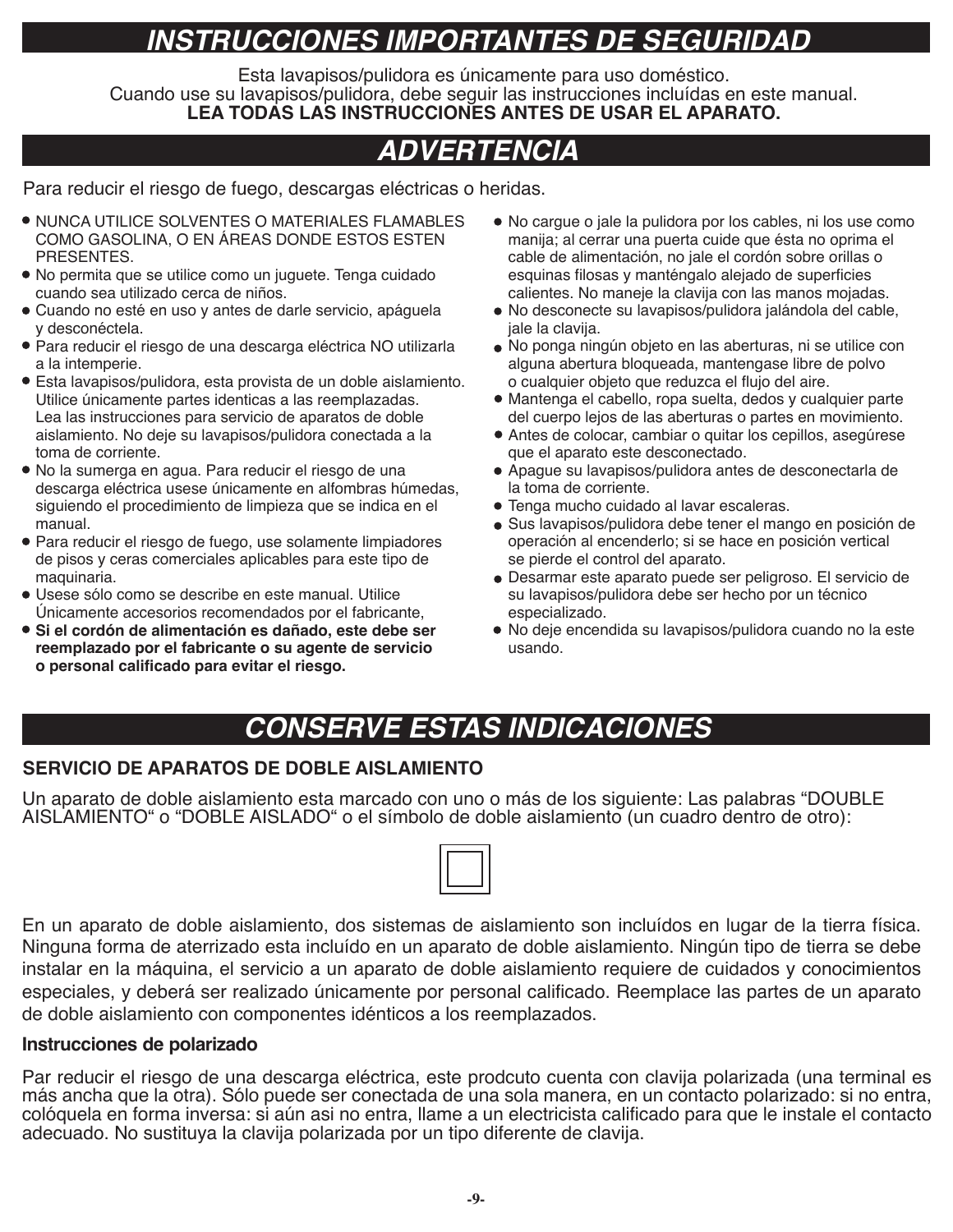# *COMO ENSAMBLAR SU LAVAPISOS / PULIDORA*



**1**.- Colocar el tubo de la parte inferior a la entrada de la base del motor. Sujételos con los tornillos que vienen en el manual. Asegúrese que los tornillos estén alineados a los orificios del tubo.



**2**.- a) Ensamblar el tubo de la manija superior con el tubo inferior. b) Asegúrelos con los tornillos.



**3**.- Inserte el interruptor en el tubo de arriba. Asegúrelo con el tornillo pequeño que viene en el manual del usuario.

O

О

Ω

O



**4**.- Haga presión para insertar el tanque hasta oir que encaja como se ven en la ilustración.

**5**.- Conecte la manguera en el orificio localizado en la parte trasera de la unidad.

# *ACCESORIOS*

**NO TODOS LOS ACCEORIOS SE INCLUYEN EN TODOS LO MODELOS, VEA EL INVENTARIO QUE TRAE LA CAJA.** 



#### **CEPILLOS PARA ALFOMBRA** (Polietileno blanco)

Lave sus alfombras con la espuma del shampoo sin mojar en exceso. NO USE ESTOS CEPILLOS CON LOS COJINETES, USE ESTOS CEPILLOS ÚNICAMENTE PARA LAVAR SU ALFOMBRA.



### **CEPILLOS PARA RESTREGAR** (Café obscuro)

Remueven manchas y mugre pegadas en cualquier tipo de piso duro. NO USAR EN ALFOMBRAS. ESTOS CEPILLOS TAMBIEN FUNCIONAN COMO BASE PARA MONTAR TODOS LOS COJINETES.



#### **CEPILLOS PARA PULIR** (Café claro)

Ideales para esparcer la cera sobre pisos irregulares, puliendo firmemente y mejorando el brillo logrando una capa lisa y durable. No use estos cepillos sobre alfombra. También puede usar estos cepillos como base para los cojinetes.

*Para más información sobre el uso de accesorios vea la gúia de uso en la última página.*

### **CEPILLOS COJINETES**

#### **COJINETES PARA RESTREGAR** (Fibra verde)

Remueve manchas y mugre pegada al piso. Ideal para limpieza profunda en cualquier tipo de piso duro. INSTALE L OS COJINETES SOBRE LOS CEPILLOS PARA RESTREGAR O PULIR.

### **COJINETES PARA PULIR Y ENCERAR** (Fibra canela)

Remueven y distribuyen las capas de cera para mejorar el brillo y crear una capa de cera durable. INSTALE ESTOS COJINETES SOBRE LOS CEPILLOS PARA RESTREGAR O PULIR.

#### **COJINETES PARA ABRILLANTAR** (Fieltro gris)

Saca el brillo de cualquier superficie encerada. Remueve las marcas que deja el pulido. INSTALE ESTOS COJINETES SOBRE LOS CEPILLOS PARA RESTREGAR O PULIR.

#### **COJINETES PARA LUSTRAR** (Lana blanca)

Para dar brillo a madera y otras superficies. INSTALE ESTOS COJINETES SOBRE LOS CEPILLOS PARA RESTREGAR O PULIR.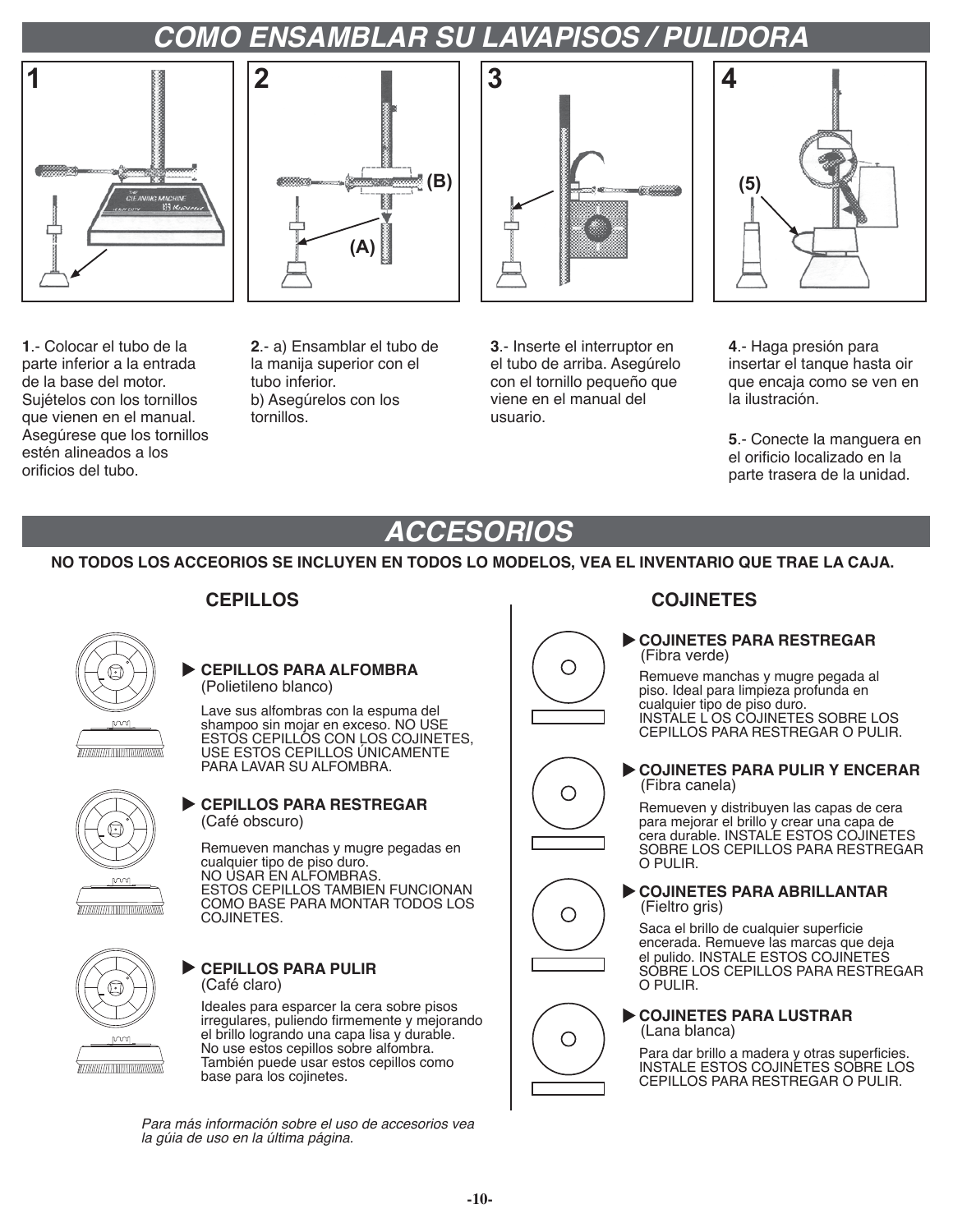# *SOLUCIONES Y ACABADOS PARA EL CUIDADO DE SUS PISOS*

### *Productos de Limpieza Profesional*

| Shampoo de Espuma Seca<br>para Alfombras | Limpia y abrillanta sus alfombras y tapetes<br>devolviendo el color original. La espuma seca<br>limpia profundamente sin necesidad de tallar<br>o restregar.                                          |
|------------------------------------------|-------------------------------------------------------------------------------------------------------------------------------------------------------------------------------------------------------|
| <b>Atomizador Quitamanchas</b>           | Tratamiento previo para quitar manchas difíciles<br>en alfombras antes de lavarlas.                                                                                                                   |
| <b>Desodorizante</b>                     | Aditivo para el shampoo que elimina olores<br>desagradables que dejan las mascotas, así como<br>olores fuertes; deja un aroma fresco.                                                                 |
| <b>Limpiador Neutro</b>                  | Fórmula con un PH balanceado que<br>cuidadosamente, limpia superficies delicadas.<br>Usese con sus lavapisos Koblenz para una limpieza<br>profunda en pisos de madera, mármol, terrazo y<br>linoleum. |
| <b>Acabado Protector de Alto Brillo</b>  | Sella y protege pisos, este acabado deja una<br>superficie suave y brillante.                                                                                                                         |
| Removedor de Cera                        | Cuando se utiliza con su lavapisos Koblenz,<br>remueve las capas de cera vieja de sus pisos.                                                                                                          |

### **NO TODOS LOS ACCESORIOS SE INCLUYEN EN TODOS LOS MODELOS.**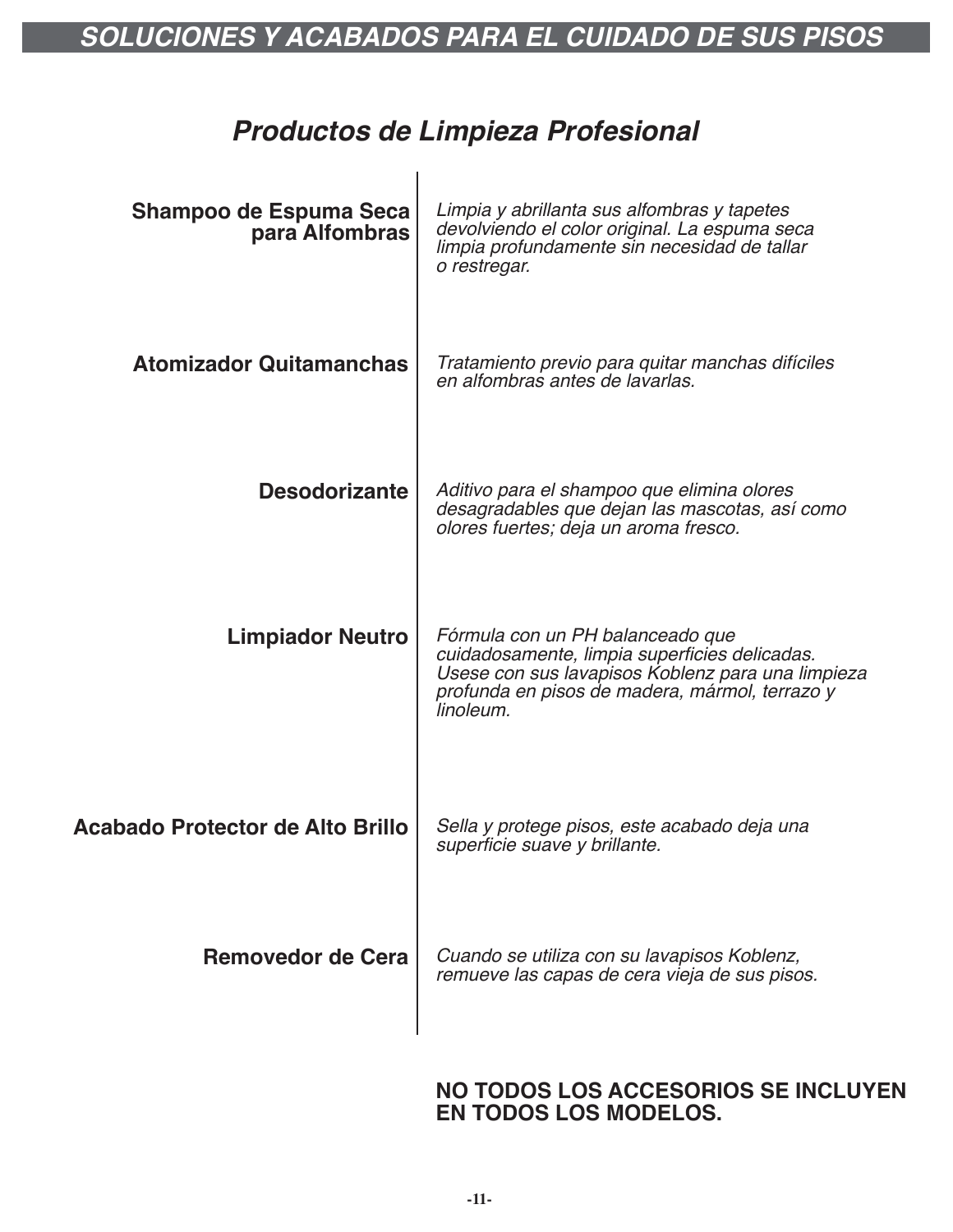# *COMO INSTALAR CEPILLOS Y COJINETES*

1. Desconecte el aparato y quite el tanque.

2. Voltee la máquina para que los cepillos queden hacia arriba.

3. Inserte los cepillos sobre los ejes, presionando hasta el fondo. (Fig. C)

- 4. Para quitar los cepillos jálelos hacia afuera (Fig. D)
- 5. Para poner los cojinetes colóquelos sobre los cepillos de pulir o restregar, sujételos insertando el retén de
- plástico en la parte central del cepillo.

6. Para quitar los cojinetes, primero quite los retenes de plástico y luego el cojinete.

**NOTA:** Utilice los cepillos de restregar ó pulir como base para todos los cojinetes. Nunca utilice los cojinetes con los cepillos para alfombras.



**FIG. C**



**FIG. D**

# *COMO ENCENDER SU LAVAPISOS/ PULIDORA*

1. Incline el aparato jalando la manija hacia usted. (Fig. E) 2. Gire la perilla del interruptor / selector de velocidades (3)

### **VELOCIDADES:**

**BAJA/MEDIA:** Para lavar alformbras o pisos.

**ALTA:** Para pulir y abrillantar.

**NOTA:** NO TODOS LOS MODELOS SON DE 3 (TRES) VELOCIDADES **FIG. E FIG. F**





# *COMO LAVAR EL TANQUE Y LOS ACCESORIOS*

**ALMACENAMIENTO:** ASEGÚRESE QUE TODOS LOS ACCESORIOS DE SU LAVAPISOS ESTÉN BIEN SECOS ANTES DE GUARDARLOS. QUITE LOS CEPILLOS Y COJINETES DE SU LAVAPISOS ANTES DE GUARDARLA.

**Almacenamiento del Cable:** Después de usar, desconecte y enrede el cable alrededor de los seguros que se encuentran en la parte posterior de su lavapisos.

### **CEPILLOS**

1. Lávelos con agua tibia y jabón. NUNCA USE AGUA CALIENTE. 2. Sacúdalos y déjelos secar con las cerdas hacia abajo sobre una toalla o papel. NUNCA LOS SEQUE CON UN CALENTADOR, ESTO PODRÍA DEFORMARLOS.

### **COJINETES**

1. Lávelos con agua tibia y jabón, enjuáguelos con agua fría.

2. Extiéndalos y déjelos secar en una superficie plana.

### **TANQUE**

1. Lávelo, enjuáguelo y séquelo perfectamente (Fig. C) NUNCA GUARDE LÍQUIDOS EN EL TANQUE. 2. Enjuague el sistema de distribución de shampoo llenando parcialemente el tanque con agua tibia, colocándolo en la lava alfombras y jalando el gatillo sobre un recipiente.



**FIG. G**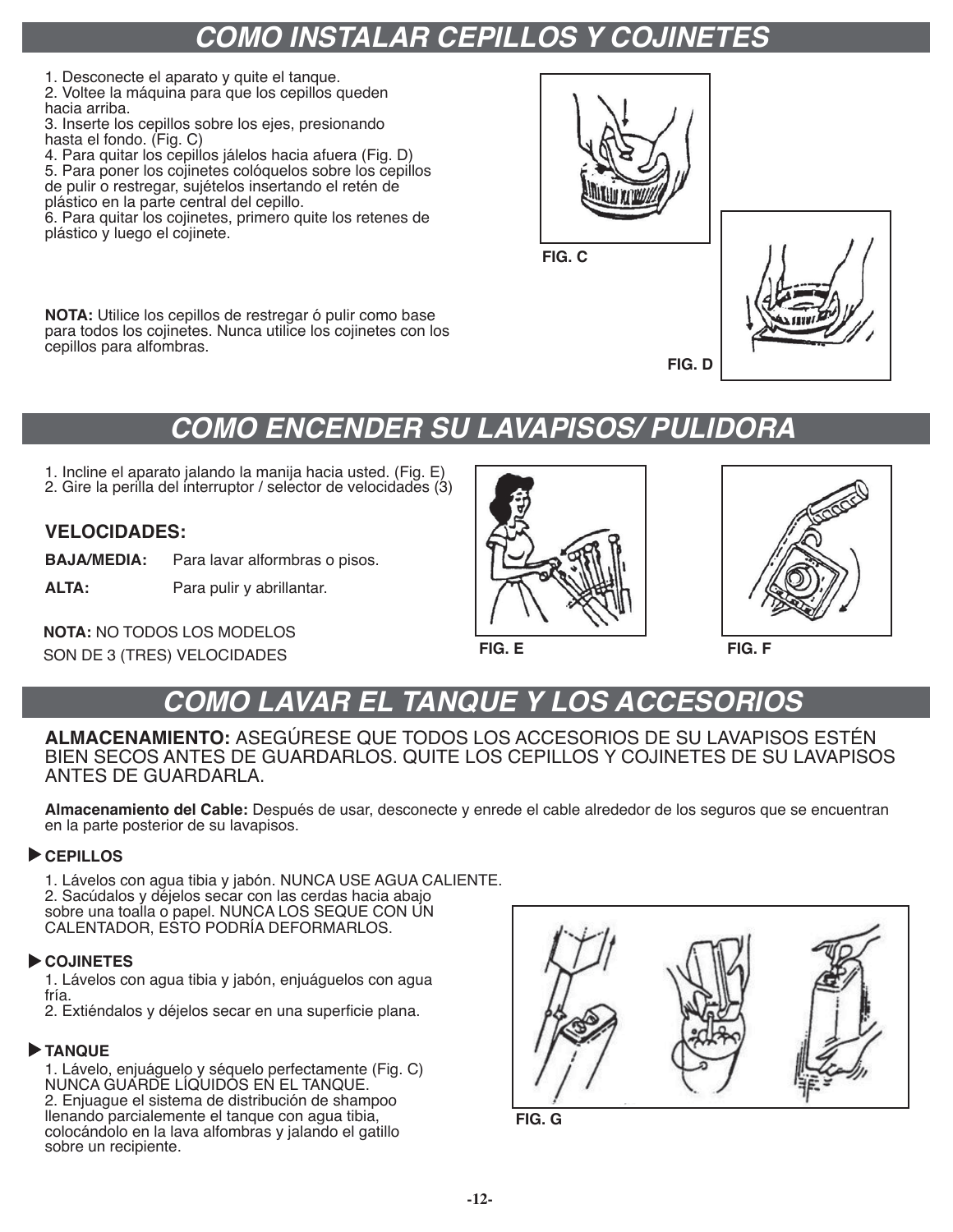### *COMO CUIDAR SU ALFOMBRA*

1. Aspire perfectamente su alfombra.

2. Pruebe la firmeza del color de su alfombra lavando una pequeño área con su lava alfombras siguiendo los pasos. Cuando aún este húmeda, cepíllela en una sola dirección. Déjela secar y observe si no esta decolorada, proceda a darle shampoo a toda su alfombra.

3. Quite las manchas más notorias frotándolas con un cepillo, agua y jabón o con un desmanchador especial de alfombras.

4. Quite los muebles de su alfombra y protejalos como se indica. (Fig. A) (cubriéndolos con una bolsa de plástico)

5. Coloque los CEPILLOS PARA ALFOMBRA (Cerdas Blancas).

6. Llene el tanque con shampoo especial para lava alfombras diluido en agua y ciérrelo bien. NO USE JABÓN DETERGENTE SOBRE LA ALFOMBRA.

7. Incline el aparato hacia usted y enciéndalo. Cuando los cepillos estén girando, jale el gatillo del shampoo para que salga, NO JALE EL GATILLO EN EXCESO SI EL APARATO NO ESTA EN MOVIMIENTO. NO MOJE EN EXCESO SU ALFOMBRA PARA EVITAR ENMOHECIMIENTO O DECOLORACIÓN.

8. Vaya lavando áreas de 1m x 1m de su alfombra, moviendo su lavapisos/pulidora lentamente hacia adelante, a un lado y hacia atrás (Fig. B).

9. Siga con las demás áreas de su alfombra lavándolas de la misma forma. Cuide que su último movimiento sea en la misma dirección del área anterior.

10. Deje secar su alfombra de preferencia toda la noche. Una buena ventilación ó el uso de un ventilador reduce el tiempo de secado. Es recomendable lavar sus alfombras en época de baja humedad ambiental. Si requiere caminar en su alfombra cuando todavía esté húmeda, protejala con toallas o trapos blancos.

11. Cuando la alfombra esté completamente seca, aspírela para recoger el remanente de suciedad critalizada.



**FIG. A**



**FIG. B**

### *COMO CUIDAR SUS PISOS DE MADERA*

1. Aspire sus pisos diariamente.

2. Abrillante la superficie seca una o dos veces por semana.

| ш | <b>LIMPIAR</b>                     | 1. Trapeé con una jerga húmeda y un detergente neutro utilizando la menor<br>cantidad de agua posible para no dañar sus pisos.                                                                                                                                                                                                                                                          |
|---|------------------------------------|-----------------------------------------------------------------------------------------------------------------------------------------------------------------------------------------------------------------------------------------------------------------------------------------------------------------------------------------------------------------------------------------|
| ш | <b>ABRILLANTAR</b>                 | 1. Abrillante una vez a la semana para eliminar taconazos y mejorar el brillo.<br>2. Coloque los cojinetes de lana sobre los cepillos secos para restregar o pulir.<br>3. Encienda la lavapisos y siga las indicaciones de pulido.<br>4. Para mantener sus pisos, abrillante una ó dos veces por semana.                                                                                |
|   | <b>PULIDO</b>                      | 1. Asegúrese que el piso esté bien seco.<br>2. Coloque los cojinetes canela para pulir encima de los cepillos para restregar<br>ambos deben estar bien secos.<br>3. Encienda el aparato y guíelo lentamente con movimientos constantes<br>hacia adelante y hacia atrás hasta lograr un pulido uniforme.<br>4. Pula los pisos frecuentemente para alargar el tiempo entre cada encerada. |
|   | <b>CERA EN</b><br>PASTA            | 1. Aplique la pasta directamente sobre el piso. Use la lavapisos con los<br>cepillos para pulir o los cojinetes canela.<br>2. Encienda la lavapisos, guíela hacia adelante y atrás.<br>3. Si va a aplicar dos capas de cera, pula la primera antes de aplicar la<br>segunda.                                                                                                            |
|   | C E R A<br><b>LIQUIDA</b>          | 1. Nunca la ponga en el tanque. Apliquela directamente en el piso con una<br>esponja. Deje secar y abrillante si lo desea.                                                                                                                                                                                                                                                              |
|   | <b>LIMPIEZA</b><br><b>PROFUNDA</b> | 1. Diluya el limpiador neutro en el tanque según las instrucciones de la botella.<br>Coloque los cojinetes canela sobre los cepillos para restregar. Si el piso está<br>muy sucio use los cojinetes verdes, no moje el piso en exceso, seque<br>inmediatamente después de lavar.                                                                                                        |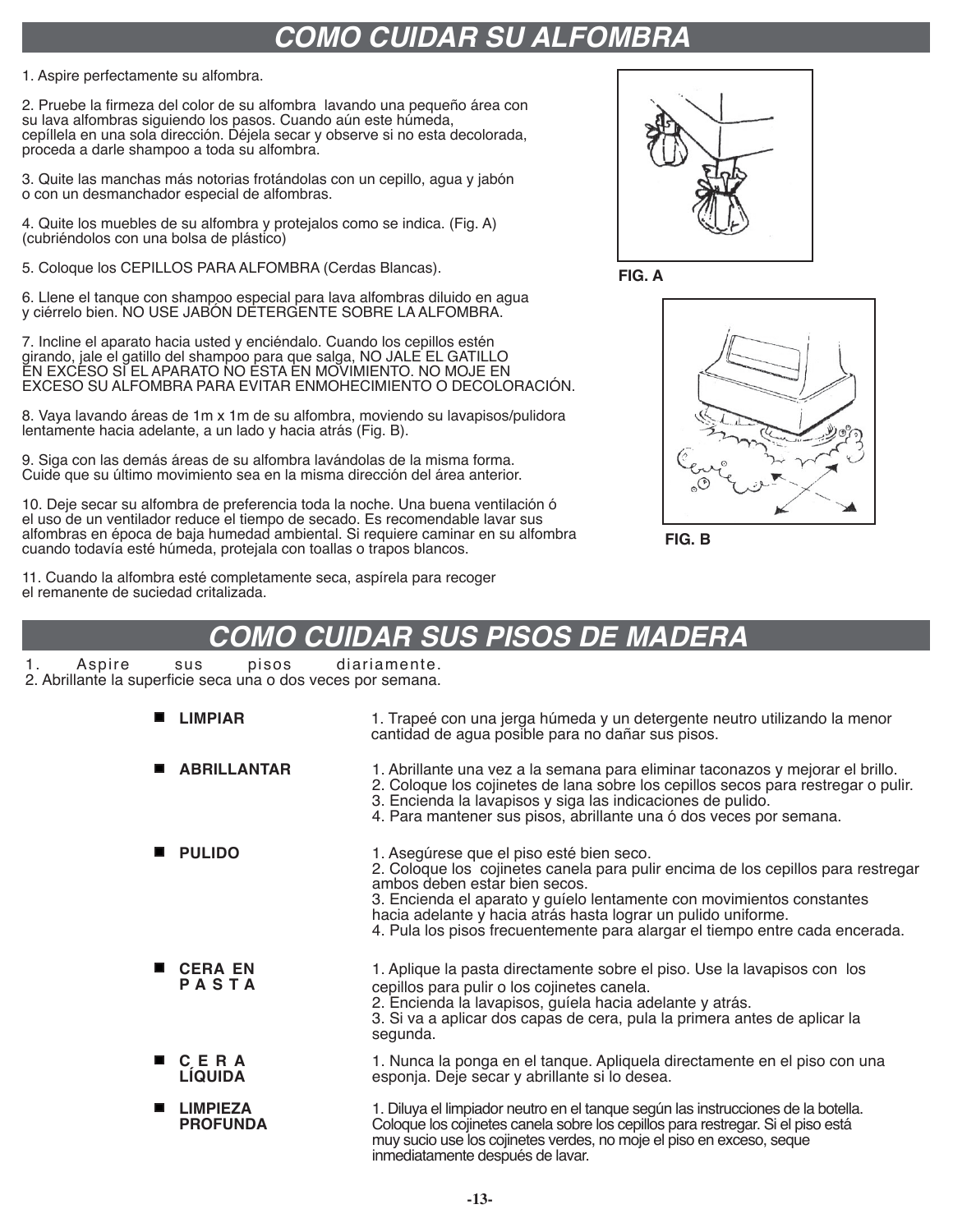### *COMO CUIDAR SUS PISOS DUROS*

#### 1. Aspire sus pisos diariamente.

Trapee con una jerga húmeda y un detergente neutro utilizando la menor cantidad de agua posible para no dañar sus pisos. 2. Abrillante la superficie seca una o dos veces por semana.

| Α. | <b>RESTREGADO</b>   | 1. Colóque los cepillos para restregar para limpiar pisos en cocinas o baños.<br>Para superficies con textura use los cepillos, para superficies lisas use los<br>cojinetes verdes.<br>2. Incline su aparato hacia usted y enciéndalo. Lave el piso con movimiento<br>lentos hacia adelante y hacia atrás hasta que aparezca la jabonadura sucia.<br>3. Retire la jabonadura sucia con una jerga o trapo limpio hasta que el piso<br>quede libre de jabón. Seque bien con un trapo limpio. |
|----|---------------------|--------------------------------------------------------------------------------------------------------------------------------------------------------------------------------------------------------------------------------------------------------------------------------------------------------------------------------------------------------------------------------------------------------------------------------------------------------------------------------------------|
| В. | <b>PULIDO</b>       | 1. Asegúrese que el piso esté bien seco.<br>2. Colóque los cojinetes canela para pulir encima de los cepillos para<br>restregar (ambos deben estar secos).<br>3. Encienda el aparato y haga los movimientos que en el restregado, hasta<br>obtener el acabado desdeado.                                                                                                                                                                                                                    |
| C. | <b>ABRILLANTADO</b> | 1. Colóque los cojinetes de fieltro encima de los cepillos para restregar secos.<br>2. Incline el aparato, conéctelo y enciéndalo.<br>3. Siga las mismas instrucciones de movimiento que para el pulido.<br>4. Una capa protectora de cera líquida se puede aplicar antes o después de<br>abrillantar. Si la aplica déjela secar totalmente y luego abrillante.                                                                                                                            |

**Para limpiar y mantener adecuadamente los pisos en su hogar, siempre siga las recomendaciones del Fabricante.**

### *EN CASO DE PROBLEMAS*

| <b>PROBLEMA</b>         | <b>POSIBLE CAUSA</b>                                                                                                                      | <b>SOLUCIÓN</b>                                                                                                                                                                                                                              |
|-------------------------|-------------------------------------------------------------------------------------------------------------------------------------------|----------------------------------------------------------------------------------------------------------------------------------------------------------------------------------------------------------------------------------------------|
| No enciende             | - Clavija mal conectada                                                                                                                   | - Conectar bien la clavija                                                                                                                                                                                                                   |
| No limpia adecuadamente | - Cepillos equivocados                                                                                                                    | - Verifique que los cepillos sean los adecuados                                                                                                                                                                                              |
| No sale shampoo         | - Tanque tapado<br>- Tanque mal puesto<br>- La válvula del tanque<br>no abre<br>- Manguera rota                                           | - Retire el tanque y limpie<br>- Verifique que las uñas entren bien en la barra<br>del tanque.<br>- Asegúrese que el tanque este bien colocado con<br>la corona arriba.<br>- Reponga la manguera.                                            |
| Se gotea el shampoo     | - Tubo de manguera suelto<br>- Tanque perforado<br>- Dispersor del tanque<br>mal colocado<br>- Manguera rota<br>- Tubo manguera perforado | - Colóque el tubo manguera en su lugar<br>- Reemplace el tanque con partes originales de fábrica<br>- Poner en posición correcta hacia abajo<br>- Cambie la manguera por una nueva<br>- Reemplace el tubo manquera con accesorios originales |
| Se caen los cepillos    | - Cepillos mal colocados<br>- Eje de cepillos desgastados<br>o averiados                                                                  | - Verifique que los cepillos estén bien colocados en<br>los ejes<br>- Reemplace los aislantes de los ejes                                                                                                                                    |
| Se caen los cojinetes   | - Retenes mal colocados<br>- Retenes rotos                                                                                                | - Colocar bien los retenes de los cojinetes<br>- Reemplazar retenes                                                                                                                                                                          |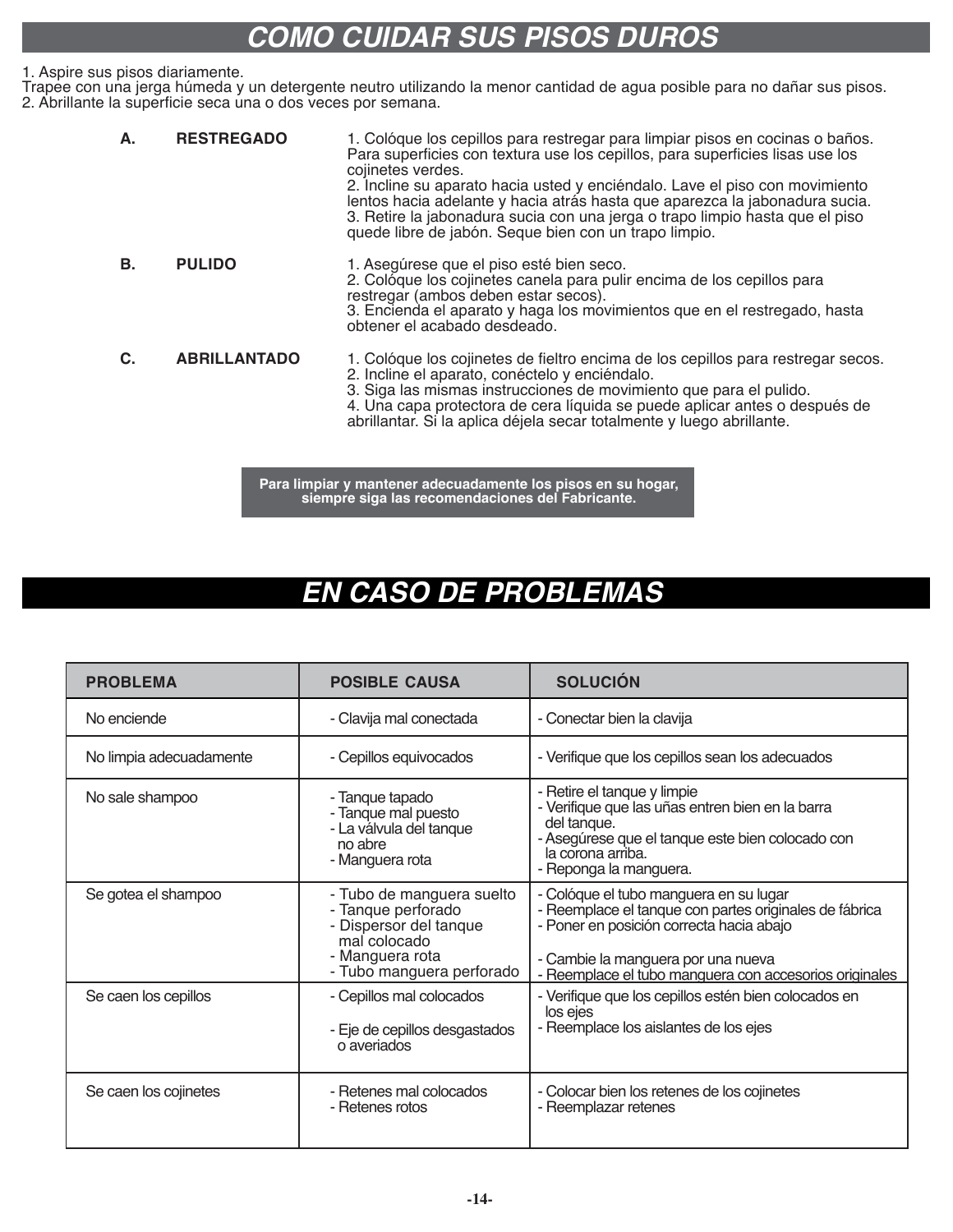|                                           | <b>ENGLISH</b>                                                                                                                                                                                                                                                                                                                                                                                                                                               | <b>EASY STEPS TO TOTAL FLOOR CARE</b>                                                                                                                                                                                                                 |                                                                                                                   | <b>The Cleaning Machine</b>                                                                                                                                                                                                     |
|-------------------------------------------|--------------------------------------------------------------------------------------------------------------------------------------------------------------------------------------------------------------------------------------------------------------------------------------------------------------------------------------------------------------------------------------------------------------------------------------------------------------|-------------------------------------------------------------------------------------------------------------------------------------------------------------------------------------------------------------------------------------------------------|-------------------------------------------------------------------------------------------------------------------|---------------------------------------------------------------------------------------------------------------------------------------------------------------------------------------------------------------------------------|
| Type of<br>Floor                          | <b>Step 1 CLEAN</b>                                                                                                                                                                                                                                                                                                                                                                                                                                          | <b>Step 2 PROTECT</b>                                                                                                                                                                                                                                 | Step 3 BUFF                                                                                                       | <b>Step 4 TOUCH-UPS</b>                                                                                                                                                                                                         |
| WOOD                                      | <b>All Purpose Neutral Cleaner</b><br>· Damp mop floors using ph. balanced<br>neutral cleaner with your mop.<br>For Deep Cleaning:<br>· Dilute Neutral Cleaner in tank as<br>indicated on bottle.<br>· Use Cleaning Machine with Tan<br>polishing pads.<br>Mop and dry<br>(continue with step 2)                                                                                                                                                             | <b>Polishing pads</b><br>· Use Cleaning Machine with dry tan<br>polishing pads over dry polishing or<br>scrubbing brushes to the renew luster.<br>If you apply a paste wax let dry then use<br>the machine with dry polishing brushes<br>or tan pads. | <b>Buff</b><br>· Use The Cleaning Machine with<br>Lambswool or felt pads to obtain high<br>aloss on floor finish. | Touch-ups<br>· To remove scuff marks on floor<br>finish use The Cleaning Machine<br>with dry lambswool or felt pads.<br>For stubborn scuff marks use<br>with tan cleaning pads.                                                 |
| <b>CERAMIC TILE<br/>&amp; VINYL</b>       | <b>Heavy Duty Cleaner</b><br>· Dilute in tank as indicated on bottle.<br>· Use Cleaning Machine with Green or Tan<br>Pads or Scrubbing Brushes.<br>· Mop and dry.<br>Continue with step 2.<br>Note: Scrubbing Brushes are recommended<br>for textured surfaces and Green scrubbing<br>Pads for smooth surfaces.                                                                                                                                              | <b>Tan Polishing pads</b><br>· Use Cleaning Machine with dry tan<br>polishing over dry scrub brushes to<br>renew<br>luster                                                                                                                            | <b>Buff</b><br>· Use The Cleaning Machine with<br>Felt pads to obtain high gloss<br>on floor finish.              | <b>Touch-ups</b><br>· To remove superficial dirt on floor<br>finish mop using Neutral Cleaner.<br>· Polish with The Cleaning Machine<br>using dry Tan Polishing Pads to<br>remove scuff marks.                                  |
| <b>MARBLE, TERRAZO<br/>&amp; LINOLEUM</b> | <b>All Purpose Neutral Cleaner</b><br>· Dilute the Neutral Cleaner in tank as<br>indicated on bottle.<br>· Use Cleaning Machine with tan<br>cleaning Pads.<br>· Mop and dry.<br>Continue with step 2.                                                                                                                                                                                                                                                        |                                                                                                                                                                                                                                                       | <b>Buff</b><br>· Use The Cleaning Machine with<br>Felt pads to obtain high gloss<br>on floor finish.              | Touch-ups<br>· To remove superficial dirt on floor<br>finish mop using Neutral Cleaner.<br>To remove scuff marks on floor<br>finish use The Cleaning Machine<br>with Tan Polishing Pads and Buff<br>with Felt Pads once a week. |
| & CARPETS<br>RUGS                         | Dry Foam Rug Shampoo<br>· Dilute Koblenz Dry Foam Shampoo<br>in tank as indicated on the bottle.<br>· Snap on white bristle shampoo brushes.<br>· Guide The Cleaning Machine with<br>movements from side to side.<br>Use dispensing trigger on machine to<br>release the correct amount of shampoo.<br>Do not soak.<br>· Pretreat tough stains on carpets with<br>Koblenz Carpet Spotter. After carpet is dry<br>vacuum to pick up crystallized dirt debris. |                                                                                                                                                                                                                                                       |                                                                                                                   | Touch-ups<br>· The shampoo may be used for<br>quick touch-ups on carpets<br>or upholstery.                                                                                                                                      |

|                                       | <b>ESPAÑOL</b>                                                                                                                                                                                                                                                                                                                                                                                               | <b>PASOS FÁCILES</b>                                                                                                                 |                                                                                                                                    | <b>The Cleaning Machine</b>                                                                                                                                                                                                                          |
|---------------------------------------|--------------------------------------------------------------------------------------------------------------------------------------------------------------------------------------------------------------------------------------------------------------------------------------------------------------------------------------------------------------------------------------------------------------|--------------------------------------------------------------------------------------------------------------------------------------|------------------------------------------------------------------------------------------------------------------------------------|------------------------------------------------------------------------------------------------------------------------------------------------------------------------------------------------------------------------------------------------------|
| Tipo de<br>Piso                       | Paso 1 LIMPIAR                                                                                                                                                                                                                                                                                                                                                                                               | Paso 2 PULIR                                                                                                                         | Paso 3 ABRILLANTAR                                                                                                                 | Paso 4 RETOCAR                                                                                                                                                                                                                                       |
| <b>MADERA</b>                         | <b>Limpiador Neutro</b><br>· Trapear usando el Limpiador Neutro.<br>Para una limpieza profunda:<br>· Diluir el Limpiador Neutro en el tanque<br>siquiendo las instrucciones de la botella.<br>· Use su Lavapisos con los cojinetes canela.<br>· Trapeé y deje secar.<br>Continúe con el paso 2.                                                                                                              | Pulir<br>· Use la lavapisos Koblenz con los<br>cojinetes canela para pulir en seco.<br>Para renovar el brillo siga con el<br>paso 3. | <b>Abrillantar</b><br>· Utilice su Lavapisos Koblenz con<br>cojinetes de lana para obtener<br>un alto brillo.                      | <b>Retoques</b><br>· Para quitar marcas dejadas en el<br>piso, utilice su lavapisos con cojinetes<br>de lana o fieltro, éstos las removerán<br>sin afectar el acabado del piso.<br>· Si tiene taconazos muy fuertes use<br>cojinetes canela en seco. |
| <b>AZULEJOSY</b><br>VINIL             | <b>Limpiador Multiusos Concentrado</b><br>· Diluir el limpiador multiusos concentrado<br>siquiendo las instrucciones de la botella.<br>· Úse su lavapisos con cepillos de restregar<br>o cojinetes canela o verdes.<br>· Trapeé y deje secar.<br>· Continúe con el paso 2.<br>Nota: Los cepillos para tallar se recomiendan<br>para superficies con textura, los cojinetes<br>verdes para superficies lisas. | Pulir<br>· Use la lavapisos Koblenz con los<br>cojinetes canela para pulir en seco.<br>Para renovar el brillo siga con el<br>paso 3. | <b>Abrillantar</b><br>· Utilice su Lavapisos Koblenz con<br>cojinetes de fieltro para obtener un<br>acabado perfecto en sus pisos. | <b>Retoques</b><br>· Para dar mantenimiento y dejar su<br>piso como recién encerado,<br>recomendamos trapear utilizando<br>nuestro limpiador neutro.<br>Elimine marcas limpiando con los<br>cojinetes canela.                                        |
| <b>MARBLE, TERRAZO<br/>Y LINOLEUM</b> | <b>Limpiador Neutro</b><br>· Diluir el Limpiador Neutro en el tanque<br>siquiendo las instrucciones de la botella.<br>· Use su lavapisos con los cojinetes<br>canela o verdes.                                                                                                                                                                                                                               | Pulir<br>· Use la lavapisos Koblenz con los<br>cojinetes canela para pulir en seco.<br>Para renovar el brillo siga con el<br>paso 3. | <b>Abrillantar</b><br>· Utilice su Lavapisos Koblenz con<br>cojinetes de fieltro para obtener un<br>acabado perfecto en sus pisos. | <b>Retoques</b><br>· Para dar mantenimiento y dejar su<br>piso como recién encerado.<br>recomendamos trapear utilizando<br>nuestro limpiador neutro.<br>· Pula utilizando los cojinetes<br>canela para remover marcas<br>del piso.                   |
| ALFOMRBAS<br>Y TAPETES                | Shampoo para Alfombras<br>· Diluya el Shampoo según las indicaciones<br>de la botella.<br>· Utilice su lavapisos con cepillos blancos<br>para alfombras.<br>Guíe la lavapisos con movimientos circulares<br>sobre la alfombra.<br>· Utilice el despachador de líquidos de la<br>lavapisos para dosificar la cantidad<br>correcta de shampoo.                                                                 | Deje Secar<br>· Después de lavar con shampoo deje<br>secar, preferentemente durante la<br>noche.                                     | Aspirar<br>· Aspire los residuos de suciedad de<br>su alfombra.                                                                    | <b>Retoques</b><br>· Utilice su Lavapisos con el<br>Shampoo para Alfombras para dar<br>mantenimiento a sus alfombras<br>y tapetes en áreas específicas, sin<br>necesidad de limpiar toda su<br>alfombra.                                             |